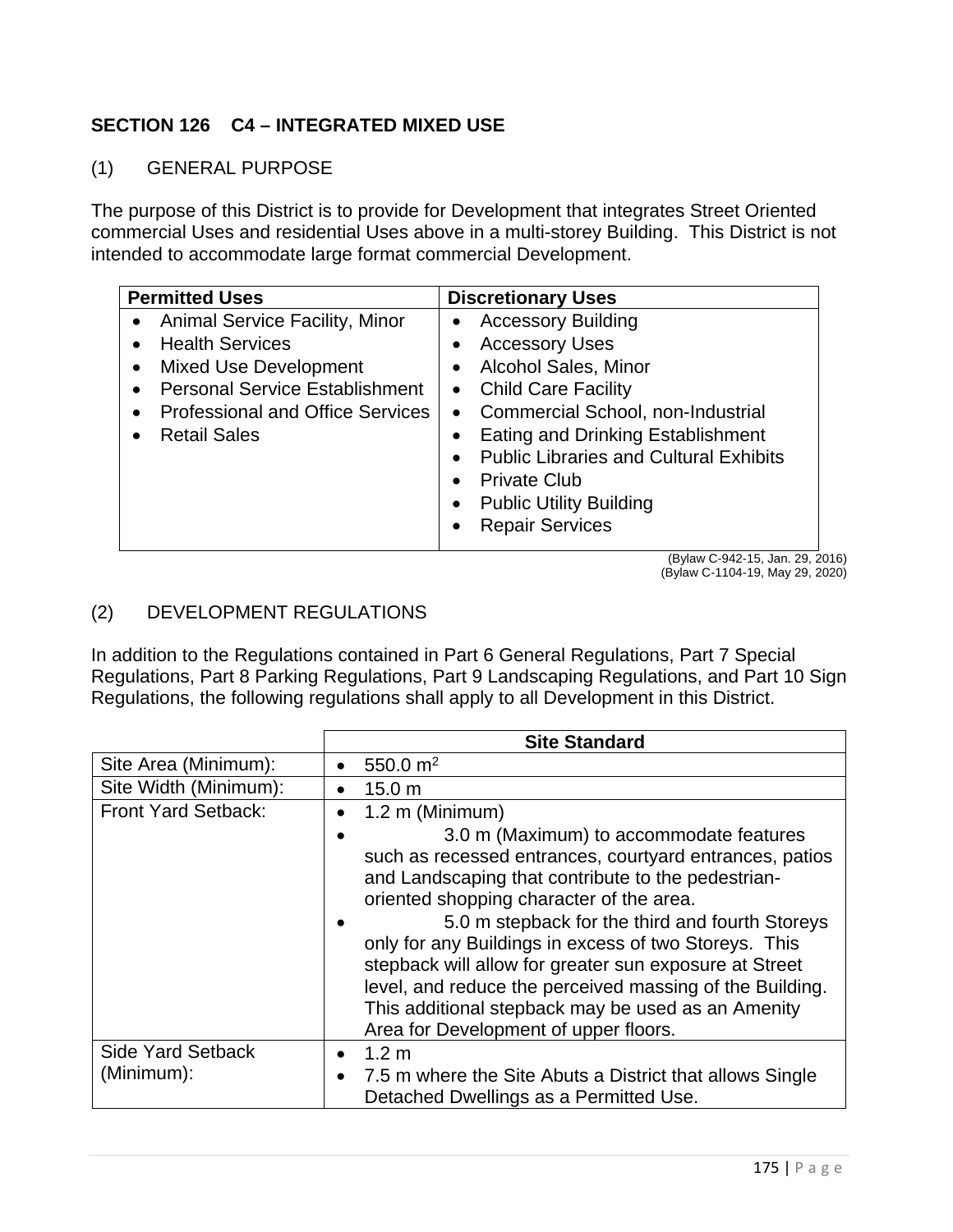|                                        | <b>Site Standard</b>                                                                                                                                                                                                                                                                                                                                                                                                                                                                                                                                               |
|----------------------------------------|--------------------------------------------------------------------------------------------------------------------------------------------------------------------------------------------------------------------------------------------------------------------------------------------------------------------------------------------------------------------------------------------------------------------------------------------------------------------------------------------------------------------------------------------------------------------|
|                                        | 3.0 m (Maximum) for Corner Site to accommodate<br>features such as recessed entrances, courtyard<br>entrances, patios and Landscaping that contribute to the<br>pedestrian-oriented shopping character of the area.<br>5.0 m stepback on Corner Site for the third and fourth<br>Storeys only for any Buildings in excess of two Storeys.<br>This Setback will allow for greater sun exposure at Street<br>level, and reduce the perceived massing of the Building.<br>This additional stepback may be used as an Amenity<br>Area for Development of upper floors. |
| <b>Rear Yard Setback</b><br>(Minimum): | 6.0 <sub>m</sub><br>7.5 m where the Site abuts a District that allows Single<br>Detached Dwellings as a Permitted Use.                                                                                                                                                                                                                                                                                                                                                                                                                                             |
| <b>Gross Leasable Use</b><br>Area:     | 275.0 m <sup>2</sup> (Minimum) for Eating and Drinking<br>Establishments (not including the kitchen area), and all<br>other uses                                                                                                                                                                                                                                                                                                                                                                                                                                   |
| Site Coverage<br>(Maximum):            | 50%                                                                                                                                                                                                                                                                                                                                                                                                                                                                                                                                                                |
| <b>Building Height</b><br>(Maximum):   | Five Storeys not to exceed 19.1 m                                                                                                                                                                                                                                                                                                                                                                                                                                                                                                                                  |

## (3) ADDITIONAL REGULATIONS

- (a) Commercial and Residential Uses shall occur in the same Building. Only Commercial Uses are permitted on the ground floor when abutting Streets.
- (b) Dwellings shall have access to Grade which is separate from the access to the Commercial Use.
- (c) Dwellings shall not be located on the same floor as a non-Residential Use.
- (d) An Amenity Area of 7.5  $m^2$  is required per Dwelling.
- (e) The common Amenity Area may consist of a single, distinct area or be divided into multiple areas. The Amenity Area shall include outdoor open space that provides adequate area for unstructured passive or active recreation to the satisfaction of the Development Officer, as well as two or more of the following:
	- (i) Playground equipment;
	- (ii) Benches, picnic tables, or other seating;
	- (iii) A gazebo or other shelter;
	- (iv) A patio;